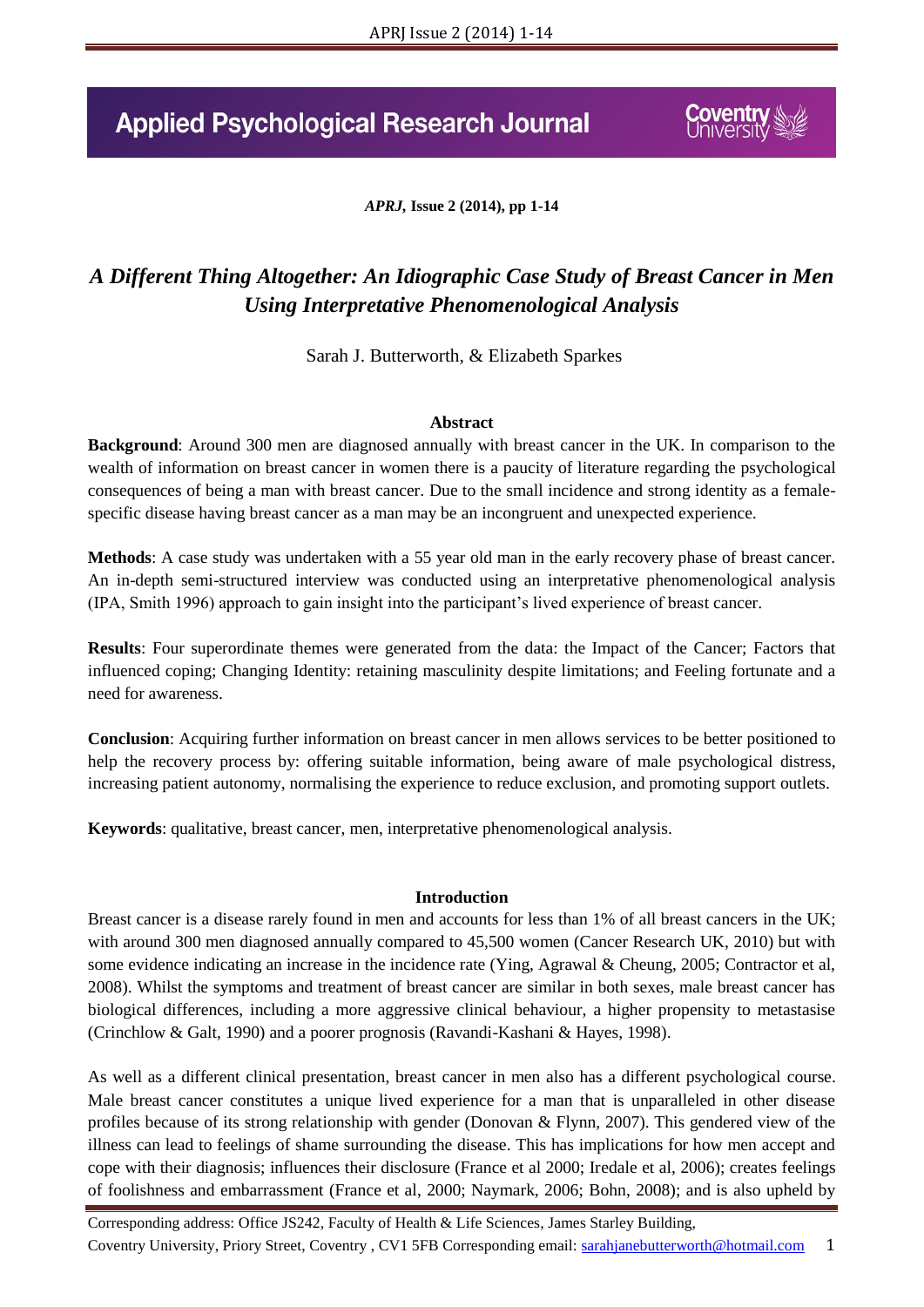the medical profession leading to further feelings of exclusion (Donovan & Flynn). In addition to the perceived shame some men feel in their typically 'female' diagnosis there may also be a change in appearance following mastectomy which can have a profound effect on some men in terms of changing their perception of self, self esteem and sense of masculinity (Donovan & Flynn).

The often reported shock of diagnosis across existing qualitative studies suggests that there is still a lack of awareness amongst men that breast cancer is not a female-only disease. The lack of inclusion in breast cancer awareness campaigns and the limited information available has implications for men's help seeking behaviour, diagnosis, treatment and prognosis. Help seeking behaviour amongst men differs across studies; with earlier studies citing significant delays in seeking help after the emergence of symptoms, sometimes up to two years (France et al, 2000) but with later studies finding little or no delay in contacting services (Williams et al, 2003; Iredale et al, 2006). The difference in male and female support needs also deserves further investigation. The question of cancer support groups has previously generated mixed results across studies with some men believing male support would be beneficial (France et al, 2000; Williams et al, 2003) whilst others considered it 'not something men talk about' (France et al, 2000; Pituskin et al, 2006; Pituskin et al, 2007). Some men were happy to talk to other women with breast cancer (France et al), whilst others felt that a man 'imposing' on these groups may censor women's discussions (Naymark, 2006). Consequently many men wanting support find it difficult to obtain as they feel uncomfortable approaching mixed groups but find there are few other men with breast cancer to approach that wish to discuss it.

There is a paucity of literature about the psychological consequences of being a man with breast cancer which is often acknowledged in comparison to the extensive research into breast cancer in women. Qualitative research in this area is valuable as there is little existing evidence on the experience and needs of men with breast cancer on which to base the health care of this group. Discovering the needs of this group is necessary as there is evidence that the incidence of male breast cancer is rising in the UK (Contractor et al, 2008). The aim of the present study was to conduct an Interpretative Phenomenological Analysis (IPA; Smith, 1996) to further explore these identified themes. Employing an IPA approach offers an insight into a person's idiographic experience and allows us to gain a fuller picture of how a man with breast cancer conceptualises the issues he may face and assigns meaning to his experience.

## **Method**

IPA investigates the life world of the individual and attempts to understand how events are experienced and given meaning by the person through a process of interpretation by the researcher (de Visser & Smith, 2006).

## *Participant*

The participant is referred to throughout as Henry. At the time of interview Henry was a 55 year old retired gentleman living with his partner. Henry was diagnosed with breast cancer in early 2010; he had a positive prognosis and completed treatment in four months; three months prior to interview. Henry responded to an advertisement for research participants on the Macmillan Cancer Support Community Forum website.

## *Procedure*

The case study reported here is based on an interview with a man who had experienced breast cancer. Ethical approval was granted from Coventry University. After responding to an advertisement the participant was contacted by telephone and emailed full and complete information about the study before the interview. A semi-structured interview schedule allowed the participant to discuss freely any aspects of the breast cancer experience and to elaborate on chosen topics rather than to follow directive questions. The interview began with open questions which led to a discussion of the journey from discovery of cancer to its successful treatment. Later more detailed questions were used regarding the provision of information and overall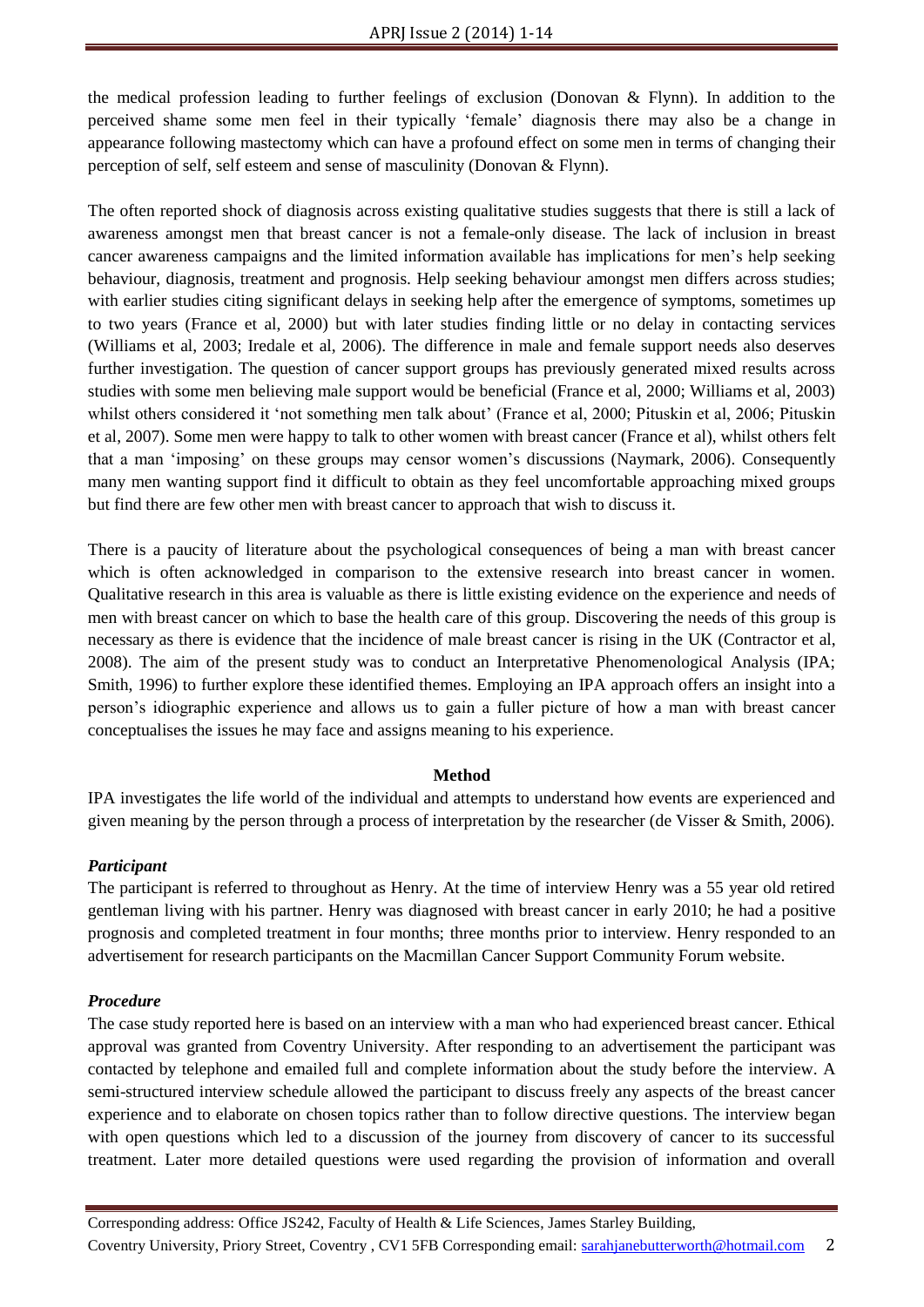awareness of breast cancer. The interview was recorded and transcribed verbatim, producing 70 minutes of data. All names and identifying features of location were replaced with pseudonyms.

#### *Analytic Process*

IPA is Phenomenological, Interpretative and Idiographic. It is phenomenological in that it is concerned with the subjective meanings people ascribe to experiences, Interpretative as it recognises a double hermeneutic as the researcher interprets the participants interpretation of events (de Visser & Smith, 2006) and Idiographic as it values the case in its own right. The transcript was read in full and the recording listened to several times to gain familiarity with the interview content. Following the work of Smith, Flowers & Larkin (2009) notes were made on the transcript of what the participant talked about, understood and thought about his experience. These initial thoughts were broken down into descriptive, linguistic and conceptual comments. This together with an iterative approach allowed themes to form and these themes were checked with a second researcher. Through the process of abstraction, numeration and contextualization four superordinate themes were established that encapsulate Henry's lived experience of Breast Cancer: (1) Impact of the cancer; (2) Factors that influenced coping; (3) Changing Identity: retaining masculinity despite limitations; (4) Feeling fortunate and a need for awareness.

#### **Results**

The superordinate themes that were generated from the data were those of: the impact of the cancer; factors that influenced coping; changing identity: retaining masculinity despite limitations; and feeling fortunate and a need for awareness. First the analysis showed how Henry made sense of his cancer diagnosis and his subsequent emotions of shock and psychological distress, an altered sense of time, and feelings of helplessness. Secondly he gives meaning to the factors involved in his recovery and his ability to cope, such as the relationship he had with professionals, feelings of exclusion, the gender differences between men and women's experiences, and dealing with other's reactions. Thirdly the transformation of the self is examined including the restrictions cancer imposes, the potential threat to masculinity, body image and the perception of the new self. The last theme considers how Henry felt that he had only been successfully diagnosed and survived due to luck rather than knowledge of the disease.

## **Impact of the cancer**

## *The shock of diagnosis*

Henry's breast cancer journey began by discovering a lump under his nipple which he checked for after unintentionally watching a TV news extract on breast cancer in men. He recalled discussing the lump with his partner and several health professionals with an element of calmness, and received a response that it was unlikely to be anything of concern: 'I don't think it's anything either' (GP) and 'it doesn't look like a cancer to me' (sonographer). This tentative reassurance appeared to minimise any concerns Henry had, which led to a greater sense of shock when, conversely the consultant disagreed with past professionals and ordered further investigations. As the sense of reassurance broke down there was a clear change of tone in the situation with new emerging feelings of uncertainty:

up until then, I'd thought – it's nothing...then they're doing biopsies and suddenly you think - this could be *something*...

Having initially assigned little meaning to the lump, the possibility of having cancer left Henry waiting apprehensively. Two weeks later he received a cancer diagnosis which led to feelings of shock, acute anxiety, and fear:

the shock kicks in and er, it's a little unreal, and it feels like it's happening to someone

else (laughs) it's a very odd feeling..And then you have, all the bad feelings start to come

- I'm gonna die. I'm only 55 and I'm gonna die.

The impact of the diagnosis left Henry with a sudden awareness of his mortality; his thoughts turned to what he may lose; the loss of his future, his old age; and his life expectancy.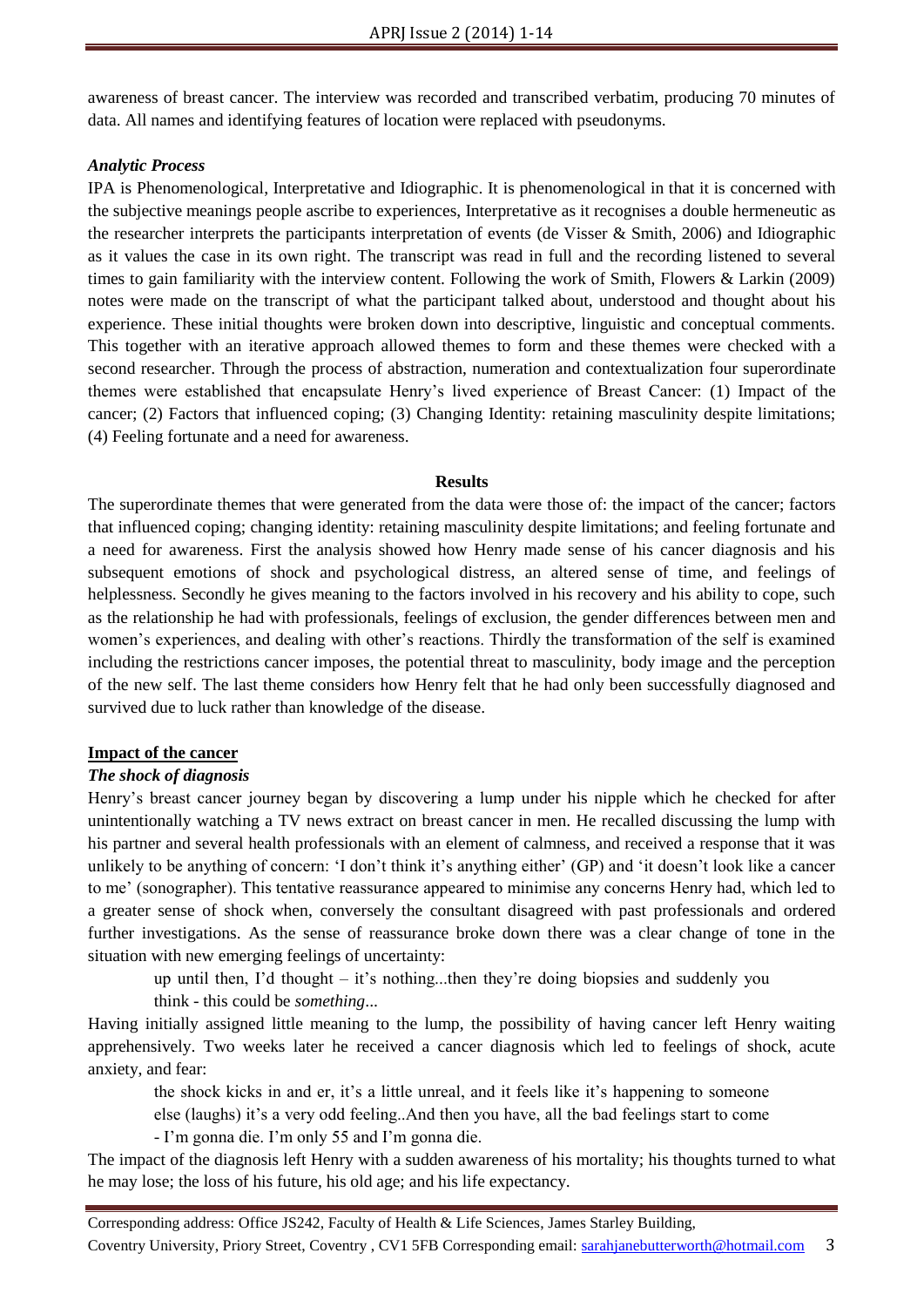Henry described intense anxiety, a preoccupation with his prognosis and both physical and mental exhaustion following his diagnosis. He reported absorption in thoughts of cancer mortality rates and recollection of a friend who had died of leukaemia; perhaps reminding him that cancer does kill people; people like him, people he knows. When describing this he used the phrase 'and all this plays upon your mind' which gave a strong impression of being consumed by negative thoughts:

You really start thinking the worst things. In the middle of the night generally, is, you know you're lying half awake and the bad thoughts come in the early hours of the morning.

This passage shows how the psychological impact of knowing he has cancer occupied his thoughts as well as invading his body. There is a sense of isolation, of time dragging, with negative thoughts relentlessly playing upon his mind. He illustrated how the anxiety of waiting affected his wellbeing:

those two weeks were pretty awful, I didn't sleep a great deal, I didn't eat a great deal, I

was off my food, ... You start thinking about making wills.

The anxiety of waiting was not limited to the diagnosis but to all investigations throughout the cancer journey: the bone scan, the lymph node test; the radiotherapy. This constant state of deprived sleep, little food and high anxiety led to feelings of exhaustion. He described this as cumulative and a combination of the stress, the operation and the post-operative radiotherapy. He described how this exhaustion impacted on his lifestyle and that it only started to withdraw gradually three months after the radiotherapy was completed.

#### *Altered perceptions of time*

The way time is experienced initially is with a sense of urgency. This pressing need for the cancer to be removed quickly is contrasted with the repeated waiting between various investigations. There is a clear sense of time dragging against his desire for it to be fast:

So that was the two weeks that seemed to stretch forever, every day seemed like an eternity. And you just want to get in, get it done and get it over with - pull it out, you know, get it out of me!!

The language in the last sentence of the extract emphasises his desperation to have the cancer removed from his body and from his life. The anxiety of waiting for the numerous investigations is repeated and emphasised throughout the interview. These time periods are described as 'awful weeks' and are full of apprehension and fear. This is again accompanied by ruminations about negative prognosis and a sense of having limited time. Despite the promptness of the mastectomy and radiotherapy treatment Henry still experienced a delay in feeling fully recovered. He described an exhaustion 'that seemed to go on for weeks and weeks and weeks.' This long-term exhaustion was experienced as frustrating initially and something that altered his pre-morbid lifestyle 'I was going to bed at 9 o'clock, I used to be a night animal out until 2 or 3 o'clock in the morning'. However, it appears that he later adapted his lifestyle and accepted this change as a residual implication of his illness.

#### *Feelings of Helplessness and wanting to regain some control*

Henry's diagnosis, treatment and recovery generated feelings of shock, fear and anxiety. He described a need to satisfy questions such as the cause of his cancer and gave a sense that he felt ill-equipped to deal with the disease. An ignorance of breast cancer in men coupled with little available information may have led to a secondary appraisal of his situation as one where he had insufficient resources to cope. This led to feelings of helplessness which left him feeling vulnerable and unable to contribute an opinion. To rectify this Henry consulted online research as a way of increasing his knowledge, resources and regaining feelings of autonomy. The appraisal processes is shown to play a significant role in psychological adjustment to breast cancer in women (Gallagher, Parle & Cairns, 2002) and so recovery from breast cancer may be aided by identifying low self-efficacy and addressing any deficits in knowledge or resource the person has so they feel more able to cope.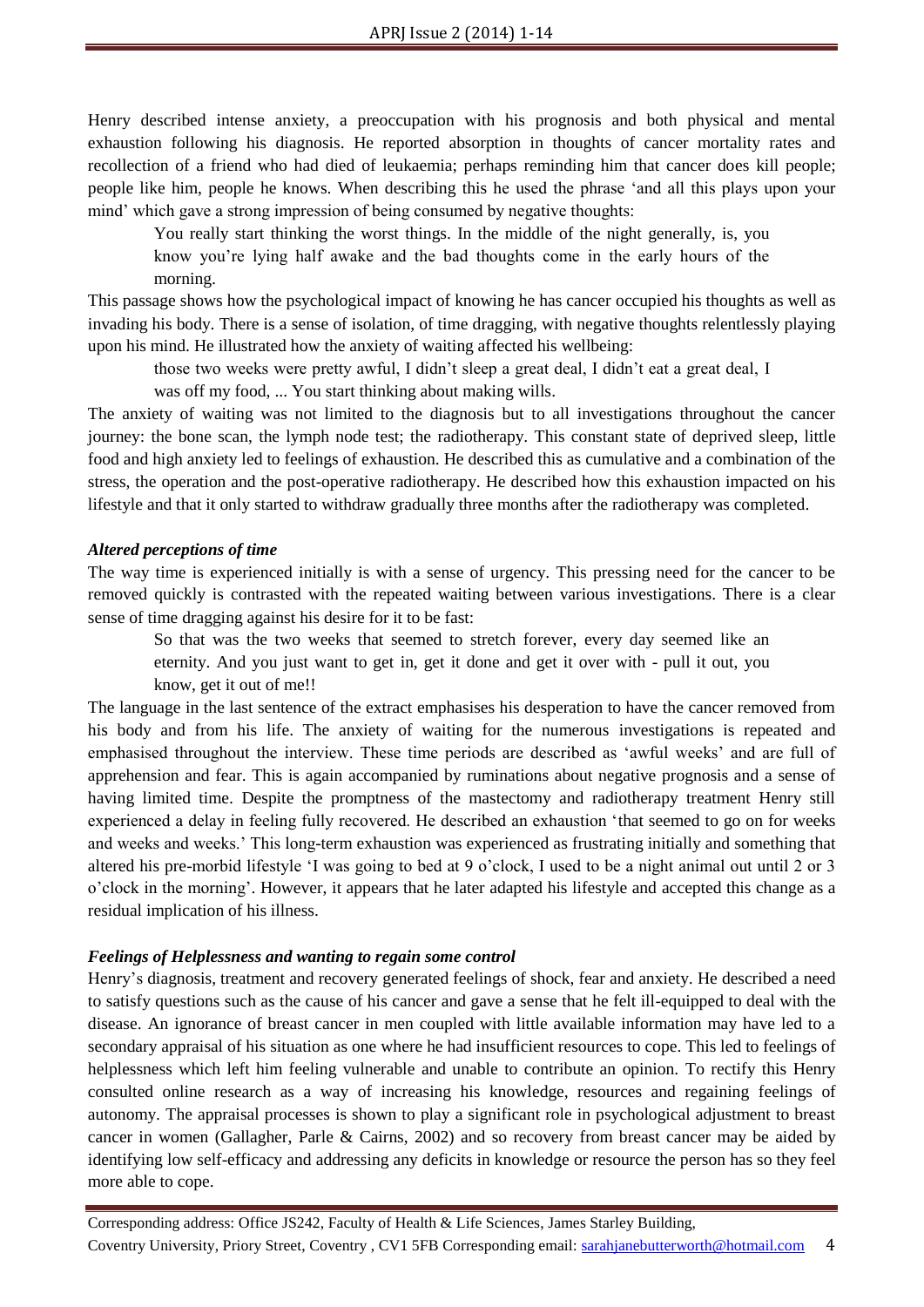He mentioned that healthcare information on breast cancer was insufficient and preferred relying on his own research, which he began from the first stage of diagnosis and throughout his experience. Later, it appeared that acquiring this knowledge allowed Henry to feel more in control of his situation and he was able to assert his opinion more confidently. He spoke of his response to a bad reaction he had to one medication:

I looked online and saw these particular [drug name] do cause some people problems and

then I thought 'Ah', the light went on and I thought – 'Ah ha, that's what it is'. And so I told the doctor I'm not taking them, I said I'm stopping these, that's that.

The impact of the cancer clearly had a great psychological impact on Henry. Thoughts and feelings of shock, fear, anxiety, rumination, frustration and exhaustion all created a feeling of vulnerability in the absence of knowledge to reassure himself or offer support. Once able to access information from his own inquiry Henry appeared to feel more equipped, less helpless, and more able to cope with his disease.

#### **Factors that influenced coping**

#### *Relationship with professionals*

Various professionals and their approaches contributed differently to the process of coping. When talking about the female nurses at the clinic and radiography centre Henry spoke about their manner in terms of compassion and understanding, 'they're all very nice and er they remember your name and you know'. These staff members appear to have contributed positively and given Henry a sense of being cared for. Conversely, when talking about his consultant he valued his approach because 'he didn't beat about the bush' and was direct and informative. He denied feeling afraid of the impending operation because of this direct manner:

I found Mr [consultant] to be very...trustable. You know sometimes you can tell with folk, he was an old-school man, I think he was about the same age as me, er, and I liked his no-nonsense attitude, you know, tell it straight and how it is, you know, not covering anything up.

There is a sense that Henry feels that the consultant is akin to him and knew how to meet his needs in this way. These different relationships with professionals, whether due to a difference in gender or profession, contributed positively to the experience of coping with cancer.

## *Feeling Excluded*

One feeling the breast cancer experience gave to Henry was that of exclusion. Exclusion was sensed from men and women, from healthcare services and online communities. In the public domain Henry acknowledged a lack of inclusion for men with breast cancer and described how only women have an awareness of breast cancer due to campaigns and information:

people have sponsored walks and they have all these things that are all geared to women, there is very, very little that is geared to men. Er, information is rare to find, all of the online material is at women. And on the breast cancer care site there is one little bit in referral that says *for men*.

This suggests men are excluded from the start and subsequently throughout their experience. Henry experienced services and information provision in a similar way; finding that the majority of information was female-orientated with only a basic body of information for men. These limited resources led Henry to understand breast cancer in men as 'just an addendum to what happens to women' which gave the impression of feeling neglected by professionals. This was emphasized again when asking staff for male patient contacts:

She said 'if I come across anybody I'll put you in touch'. But, she hasn't so, it's really,

like I said, they only get about one a year.

Henry was keen to make contact with another man with breast cancer for support but the facility was not available. This demonstrates that whilst the support provisions are different for men and women they are not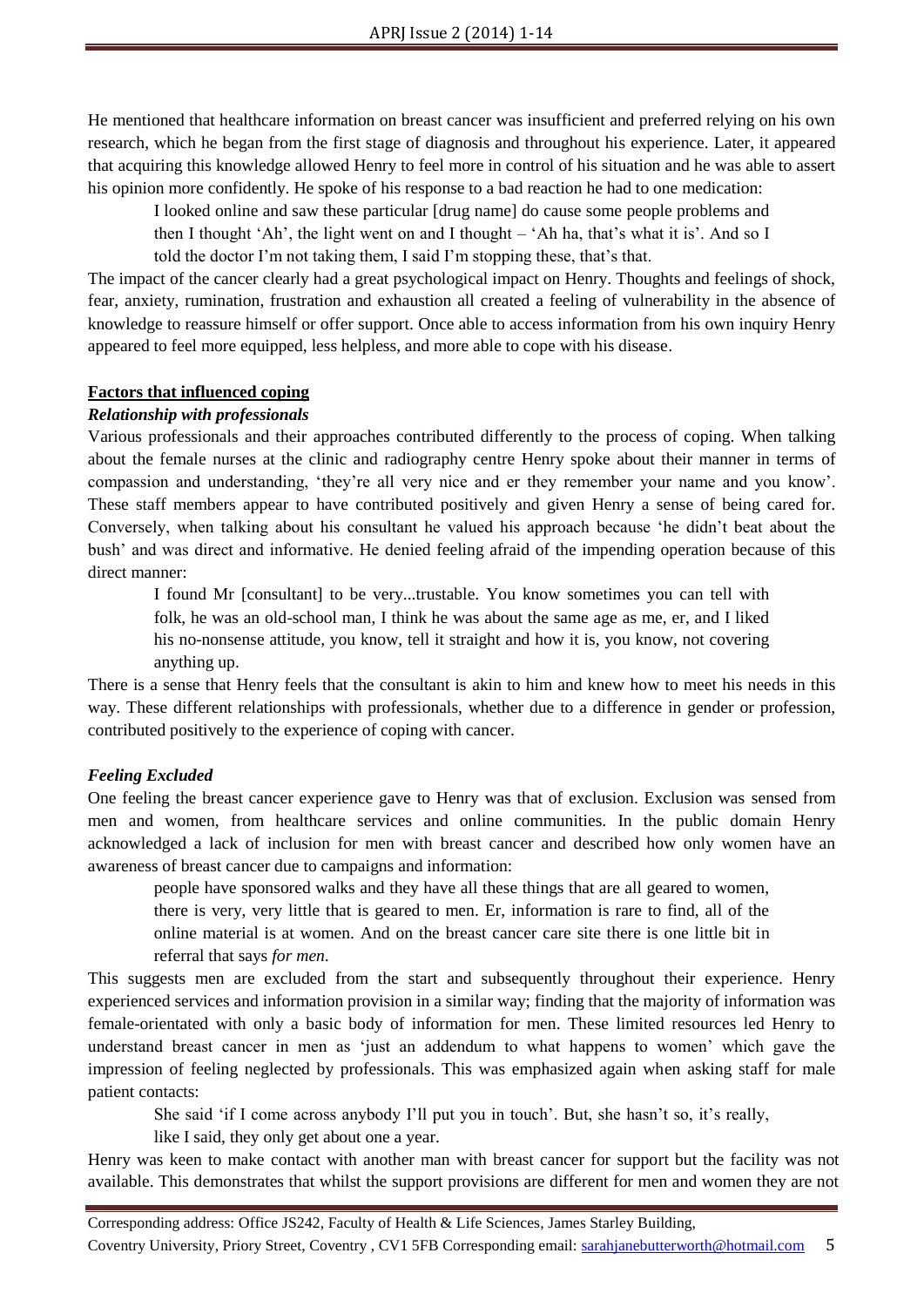equally different, and that men's need for support is often overlooked. Henry also tried to make contact via website cancer communities and remembered receiving supportive comments from some female members but did not feel women shared his experience:

It's nice for folk to do, but there is, I would quite like to talk to another man that's had the

same experience, 'well did you have to have this and did you do that'

This again highlights that although the presentation and treatment is exactly the same for both sexes the experience of breast cancer is understood to be very different. There seems to be feelings of neglect here by the other males; as Henry attempted to contact others to share his experience of the disease he received no response from other men. Henry also recalled feeling directly excluded by the women on one breast cancer site:

a woman who said 'you shouldn't be posting on the *women's* bit' and I said 'well I didn't'

and she said 'I'm terribly sorry, you didn't did you' it was like you can't just go on

This woman's territorial response gave Henry further feelings of rejection, of being pushed out and made to feel unwelcome.

Henry spoke about exclusion in terms of attending breast cancer support groups. He felt 'you're not encouraged to go to any of the women's [groups]' by health professionals. It is perhaps significant that he calls them 'women's groups' rather than breast cancer groups, which illustrates how strongly associated the disease is with gender. Henry felt excluded within a community with many sufferers as he was not encouraged to gain support from them. His perception of these groups if he had tried was 'that you'd be unwelcome'. He appears to be in 'no man's land'; excluded from the exclusive female breast cancer group and equally excluded when trying to find support from men.

#### *Gender Comparison: It's different for men*

As well as the difference in health promotion and information provision there were other perceived differences between the male and female experience of breast cancer. Henry felt there was a gender difference in the values men and women placed on their appearance post-mastectomy, 'a woman will feel different about it than I feel about it'. He felt women would place more value on their appearance than he did:

For a woman yes it can be, it's kind of a, it's like it's attached to sexuality - undermines your self confidence and er, a different thing altogether - whereas I didn't have that. My only worries were about dying! (laughs)

He stressed that whilst he would not look any different to others a woman's changed appearance would be noticeable 'women can look lopsided' and this would have an emotional impact on their self-esteem and sense of sexuality. He stressed several times that these experience are 'a different thing' between men and women with no commonality. The difference between the sexes was again reflected in the literature provision as Henry was offered a 'separate booklet for men'. This suggests that male and female experiences of breast cancer are so different that they need a separate booklet and a separate understanding with not enough commonality to make a combined resource.

A clear disparity in numbers made both the support-groups and online support forums female-orientated. Henry appeared to consider himself invasive if he did attend the women's groups and downplayed his need for support:

lots of women in these groups they can show each other there scars and they can do all that kind of stuff, but whereas if I was there, I do understand, it would be difficult. I'm lucky in that I'm quite a strong character, I'm quite, I know a few people that would benefit from support groups, not everybody's me, I'm pretty good, I can carry on alright, but there would be people that would really need some therapy, emotional support and psychological support and it really isn't there, not at the moment.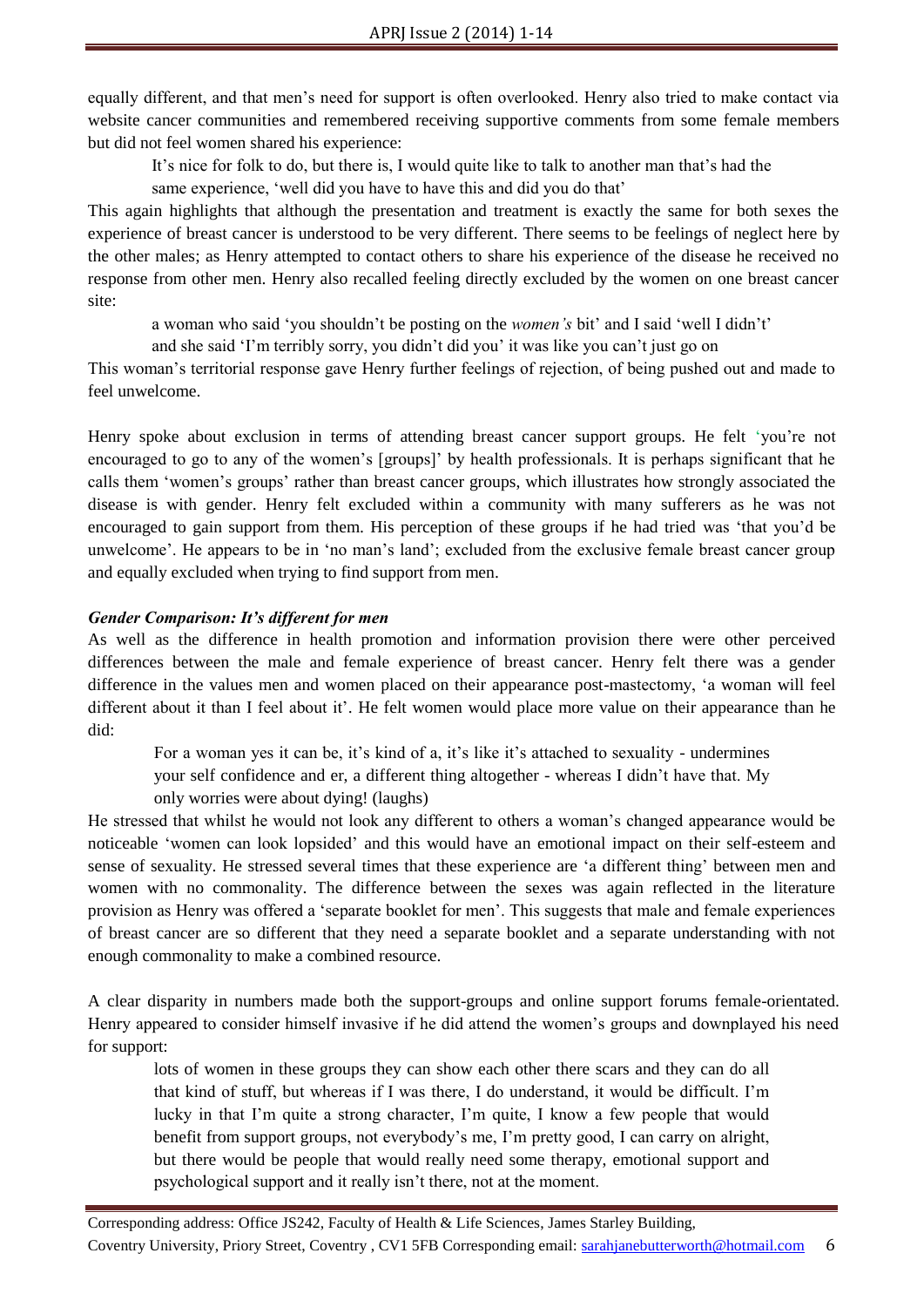As well as comparing himself to women he compares himself to other men. He denied his need for support and cites his disposition as a protective factor, but believes that other men without this may need support, and almost separates his experience from theirs.

#### *Dealing with other people's reactions to cancer*

Henry appeared to acknowledge his own stigma around having cancer. When describing first going to a breast cancer unit he remembers feeling uneasy 'Although it doesn't hurt, it's going to a cancer unit... '. It seemed that by going he was placing himself in the role of a cancer patient and this was painful to acknowledge. Although the reaction from others was largely positive he received some less-supportive responses, which he interpreted as stigma surrounding cancer:

Some people didn't know what to say, they find it awkward, some people really do find discussing things like cancer quite hard, and of course there's always been that connotation of death. Cancer, I mean I know it's not now, but people from my age and generation, if you've got cancer you're generally dying. So people they, one guy in particular kept away from me.

This shows how stigma surrounding cancer and how people experience it are shaped by society. The reason for the friend's perceived avoidance is unknown; it may be due to social awkwardness as Henry suggested, perhaps from a fear of cancer or other reasons. Interpreting this as deliberate avoidance may have hindered Henry's recovery process and may have even reinforced his own thoughts about the disease.

Henry felt a need to tell people what was happening in his life and in a very public way; 'I told everybody. Erm, I thought - I want to get this out'. He told all of his friends, posted a message on his social-networking site, told a woman he met walking the dog, told all his friends at his local social club and following treatment the MC at the club announced to everyone that he was clear of cancer. This was also enforced by his wanting to wear a t-shirt declaring that he had survived breast cancer. This public exposure may have been a way of coping with his disease, reducing any insecurities and not 'hiding away'; it could also have been about reasserting masculinity and dispelling the myth that it is a female-only disease; or about raising awareness amongst others. He described having good friends and neighbours that helped him after his operation and when describing his relationship with his partner he declared 'you go through it together' and that cancer 'brought us a lot closer'. He supposed this would be similar for females with breast cancer, 'whether they have a supportive husband or not', so this was one part of the experience that he thought both sexes shared; the support of those close to you.

## **Changing Identity: retaining masculinity despite limitations**

Henry's life and the way he makes sense of it changes throughout the cancer experience. There is a distinct point after the moment of diagnosis when Henry recalled that 'then everything changed'. Although he does not specify what changed, there is a sense of loss, of re-evaluation and of the beginning of something else; a different life than he is used to.

After his treatment there was a physical change in his body and the impact of surgery reduced his arm strength and movement: dressing himself became difficult; he gave up hobbies with a repetitive nature such as gardening or painting; he was in a constant level of discomfort; and his social life changed as he retired to bed hours earlier because of the physical exhaustion. Although the cancer experience affected several areas of his life he remained positive and described himself as able to adjust to new challenges 'you adapt to a different way of life. I learnt to shave left handed.' As well as physical challenges Henry has had to cope with a change in his appearance. He minimised the impact of the scar, the loss of nipple and asserted that he was unconcerned with the change:

I'm used to having scars I've got scars all over the place. Scars here, scars there, scars everywhere.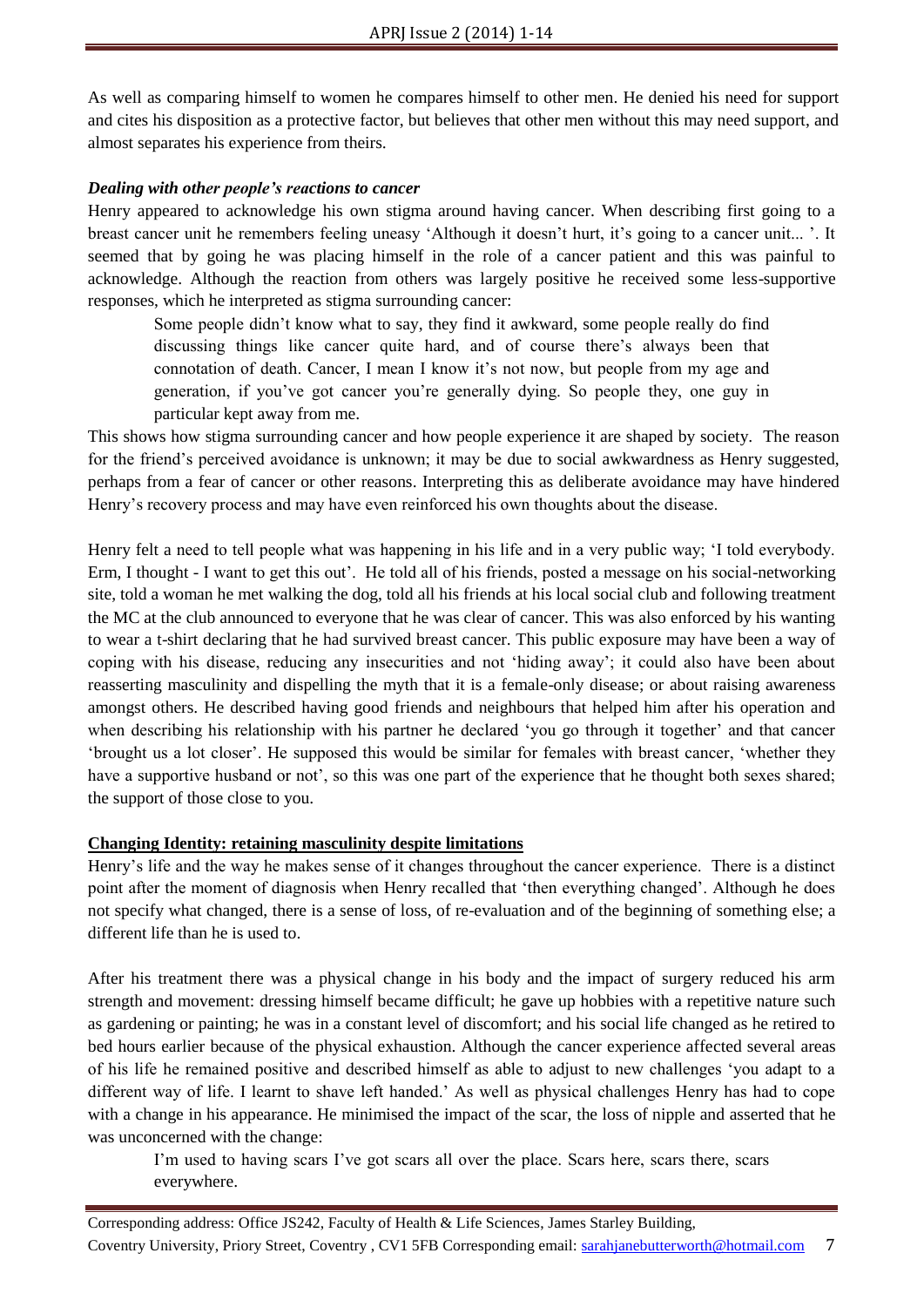He denied that he wanted the nipple tattoo and reasoned that 'I just think it would be a bit silly (laughs)…I've never had a tattoo and I don't want to start now' perhaps indicating that this would be a further change to his body that he did not wish to make.

A subject closely linked to the changes in body image was the concept of masculinity and how physical appearance can reaffirm or refute a masculine identity. When speaking of the change in his body Henry minimised the importance he places on appearance:

I don't worry about how I look, I don't think, you cannot tell. You know, I don't go walking about without a shirt on very often so, er, you know, when I'm going swimming in [destination] I shall probably tell them it's a war wound you know (laughs)

Despite denying the importance of aesthetic appearance Henry feels the need to give a masculine explanation, and also uses humour, perhaps suggesting he might not be completely comfortable with his new appearance and disclosing he has a mastectomy scar. Although Henry dismissed pain as a factor the difference in physical strength did seem to threaten his sense of self as a strong male and he had to adapt to this new self that was weaker than previously:

You're told to gentle that arm really, which is very difficult, because I'm right handed.

And I've been a strong man. And I'm used to being able to do things.

This suggests that Henry sees the cancer as causing him to become a weaker man which has brought with it feelings of frustration, reduced masculinity and being less capable. Although he feels his strength has reduced he denied that having breast cancer affected his sense of masculinity. He makes social comparisons with other male breast cancer patients and positions himself as someone who can talk candidly without feeling this threat to masculinity:

It might be easier to say they have testicular cancer or bowel cancer or any other type of

cancer but breast cancer they find that difficult I think – because of the connotation.

This clarifies that it is not sharing the diagnosis of cancer per se that is the difficult or perhaps shameful for men but the specificity of *breast* cancer. Henry expected some men would be reluctant to discuss breast cancer openly on on-line forums because of this stigma:

It's seen as a female disease and they wouldn't like that. You know, some men's masculinity would be affected by it. And they might feel that discussing it would lower that as well, that it might have detrimental effects on how others would view them…Doesn't bother me, but some men it would

This highlights the importance of a man's social context; what others know about him and how others perceive him and his masculinity. It seems that one's masculinity may be at stake by simply having breast cancer as it is seen as something typically female and that it is not masculine to have a 'woman's disease' or to discuss it. By differentiating himself from men who would feel their masculinity was vulnerable Henry may also be asserting his own masculinity by stating that he did not feel threatened but secure and unchangeable.

A transformation of the self occurred as all these difficulties (a change in lifestyle, capability, body image and masculinity) were seen by Henry as challenges to overcome; his ability to see change as positive being attributed to his temperament and life-view. His perception of himself was that of a 'strong character', who will 'make the best of life' which he emphasised throughout the interview. His position progressed throughout his cancer journey from someone who was afraid of the disease and uncomfortable being associated with it, to someone that sought support from others, was keen to wear a breast cancer t-shirt and take part in research to generate awareness of the disease. The cancer did indeed change his life and he recounts post-traumatic growth after the experience:

This has been life changing again because you realise that the material things in life are really quite irrelevant; money means nothing, cars, houses, nothing at all, the one thing that really matters is your health. If you're going to live or if you're going to die. So I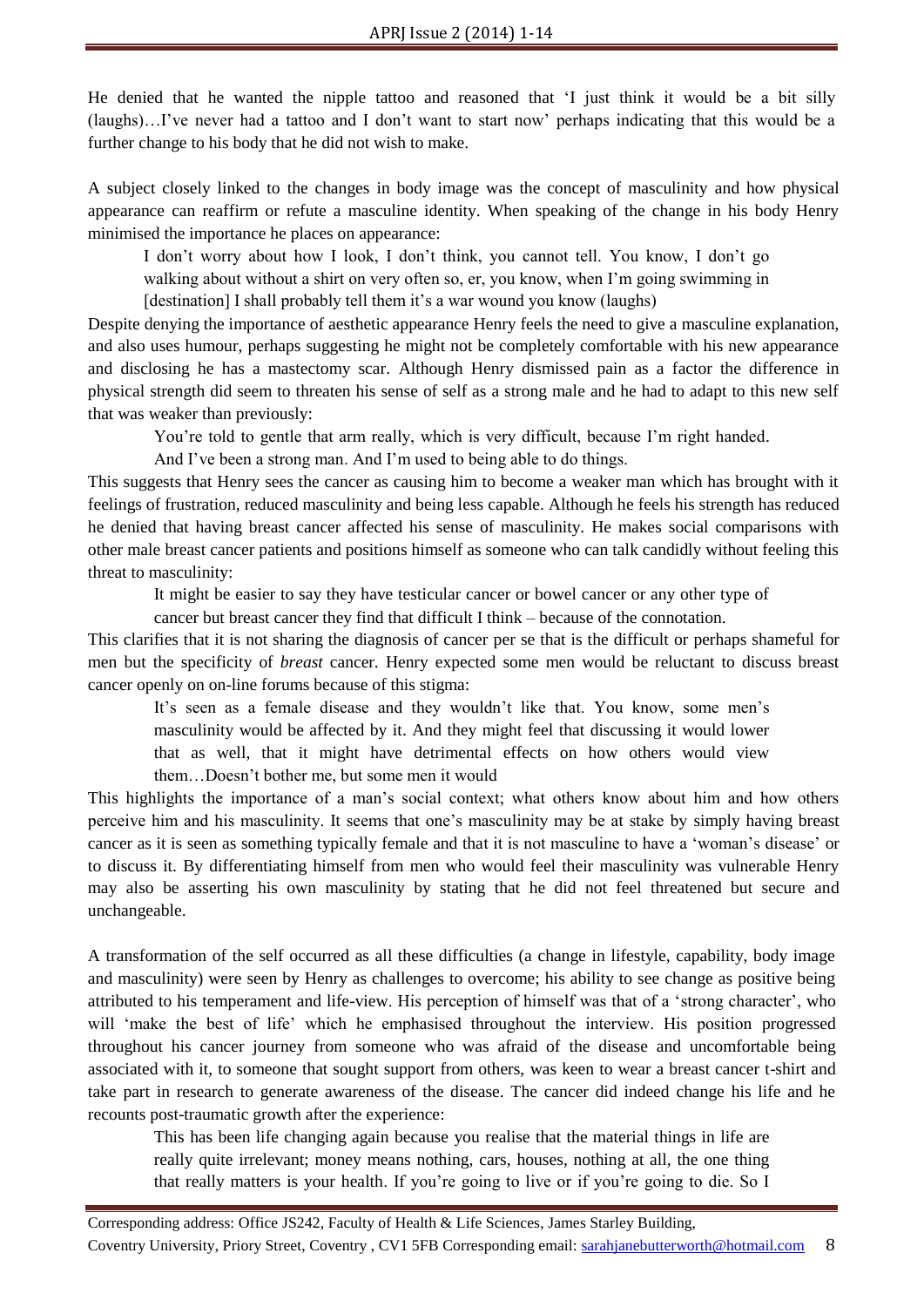think for me be more, to enjoy my life more, to make everyday count, and to do something different every week, go somewhere you've never been, experience something you haven't done before. Because life really is a fragile thing that can snap at any moment. Erm, you don't often think about it but when you've had cancer you do (laughs) and it brings into sharp focus what you really must concentrate on.

The cancer has been interpreted as something that has reminded him of the fragility of life, his own mortality and that life is time-limited. This has caused him to re-evaluate what is important in life and prompted him to fulfil his life in ways that he might not have done if he had not had the cancer experience and the threatened loss of life. It seems that not only has his sense of the world changed but also his sense of himself within it.

#### **Feeling fortunate and a need for awareness**

Throughout the interview Henry mentions luck as a mediator in his cancer experience. He is aware that it was not his initiative that led to the discovery, early detection and early treatment of breast cancer but the coincidence of watching a serendipitous news clip 'pure luck that I saw it' which prompted him to check 'I consider myself to be very lucky'. He also described luck in other areas of his recovery; the luck of meeting new people who coincidently had breast cancer 'it's just pure luck, chance, life's strange the coincidences it throws up'; the luck of having such a supportive partner; and the luck that he has a positive disposition to assist him with coping. He contrasts his good fortune with that of other men diagnosed with breast cancer late because of a general lack of public awareness:

There really does need to be more exposure. To try and save some of those 80 men a year that are dying. To get them to check, to get them to have a look. It's pretty easy. Unless they know that the possibility exists, that many men don't know, then, then they'll continue to wait too long and erm, and die.

Henry described his prior knowledge of breast cancer 'I'd never ever, considered it, I didn't ever know men could get breast cancer.' He stressed throughout that men are unaware of the disease and stated he was happy to help with research to create more awareness. Recognizing that his discovery, treatment, prognosis and support were due to chance Henry was keen to see change in the public health breast cancer campaigns to include men.

#### **Discussion**

This study offers a close analysis of an individual journey through diagnosis, treatment and early recovery of breast cancer. It presents an opportunity to learn from and raise awareness of this relatively uncommon experience of being a man with breast cancer. Henry's experience of diagnosis appears to be similar to other men across the existing qualitative studies who often report a reaction of shock to the diagnosis of breast cancer (Iredale et al, 2006) suggesting that there is still a lack of awareness amongst men. Henry was fortunate in his experience of services, however, small comments by health professionals intended to offer reassurance may have actually amplified his shock and anxiety as they were incorrect. By offering these comments Henry was led into a false sense of security which may have contributed to his distress. This highlights the need for health professionals to perhaps use a disclaimer if they are offering such reassurance.

The altered perception of time, anxiety and exhaustion experienced reflects the psychological distress waiting for investigations and treatment creates which can lead to further health complaints. Henry found out later from discussion with his consultant that this was a 'normal response' but this information may have been more beneficial if offered beforehand. It is important that men's psychological health is not overlooked in this way and one recommendation might be the provision of some brief psycho-education comprising of information and coping together with signposting to support agencies if required.

Henry's experience generated feelings of helplessness and vulnerability which were partly created by his lack of knowledge regarding breast cancer in men. Much research into the psychological impact of breast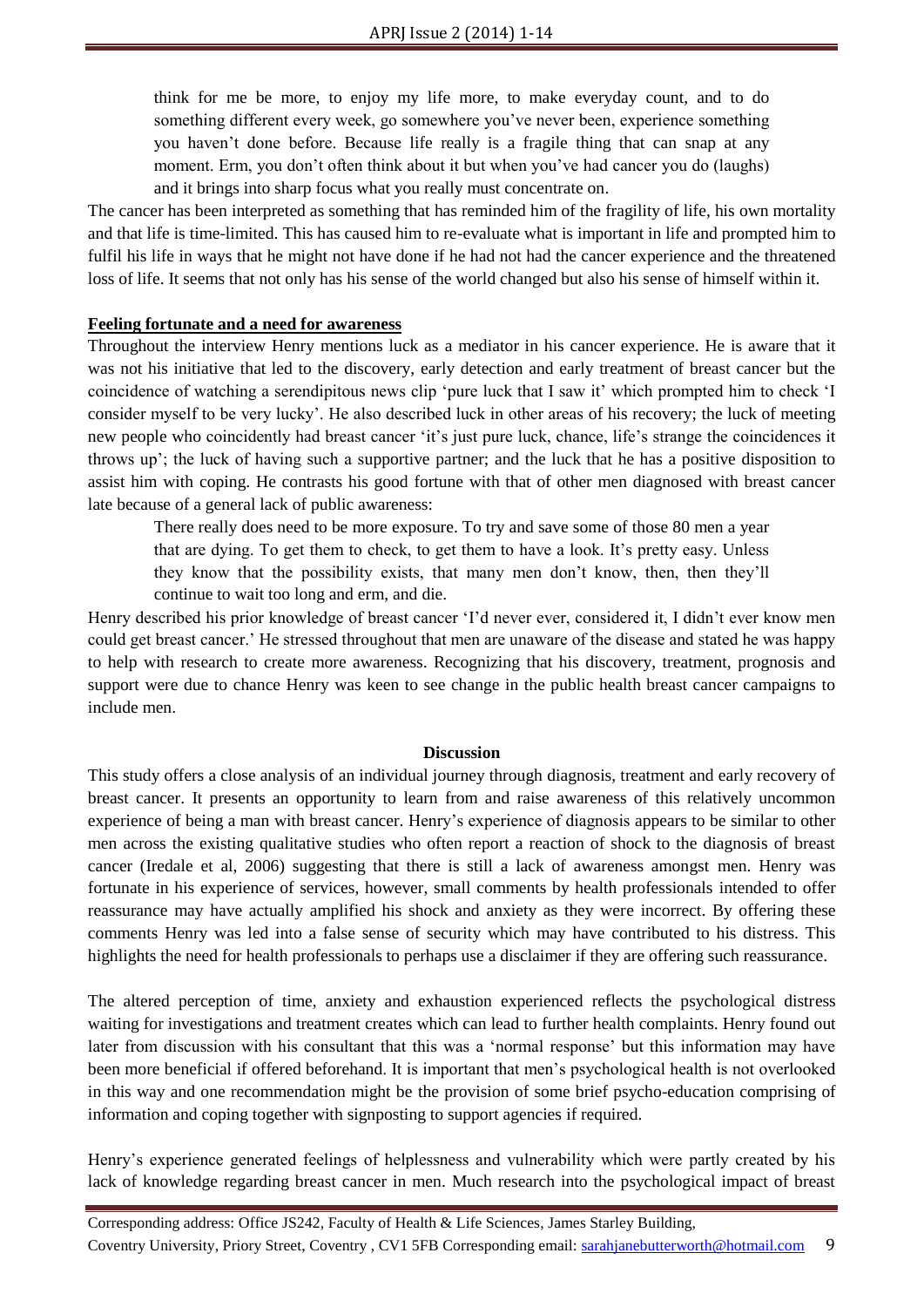cancer in men cites information offered by services as either unavailable, less than satisfactory and often geared towards women (Williams et al, 2003; Iredale et al, 2006; Naymark, 2006). Henry was given a male specific booklet but felt this was not very helpful and he preferred to investigate breast cancer via internet resources.

Communication and information are considered important in helping people to cope with cancer as the diagnosis may invoke uncertainty, fear, and loss that can be alleviated by information (Leydon et al, 2000). Henry appeared to use research and knowledge to inform himself, enable himself to actively participate in treatment discussions which may have reduced feelings of helplessness. This is similar to research by Bohn (2008) who found that lack of information and knowledge can dramatically affect a man's sense of autonomy and sense of self and create feelings of helplessness and anxiety. More significantly, some men in the Bohn study reported that a lack of knowledge decreased their ability to make informed decisions and if they had access to information they may have made different decisions regarding their treatment. The charity *Breast Cancer Care* created a booklet aimed specifically at men with breast cancer 'Men with Breast Cancer' which was published in 2005 (updated in 2009). It is interesting to see that the information needs of men are still similar to ten years ago despite this publication. After gaining information Henry's confidence developed and he felt more able to assert his opinion. This suggests that being informed may reduce feelings of anxiety and promote autonomy and so it may be useful to direct men to external resources to investigate further. Henry's experience also showed that information was not well absorbed when given directly after diagnosis, so timing is another consideration.

Coping consists of cognitive and behavioural efforts to manage psychological stress which can change over time and between situations (Lazarus, 1993). Coping has been described as both a personality characteristic and a process. Henry cites his personality trait of a 'sunny disposition' as a mechanism for coping with difficulties and this could also be considered *positive reappraisal*; an often stable coping method across situations in which the individual grows as a positive way following adversity (Folkman and Lazarus , 1988). At times it is also possible to see his coping as a process in which he consciously manages stress 'you adapt to a different way of life. I learnt to shave left handed.' Other people also influenced coping, such as Henry's relationship with professionals. He reported feeling supported by both the compassionate nurses and the 'direct' consultant. Past research indicates that men cope with a diagnosis in a different, more practical way than women (France et al, 2000; Williams et al, 2003) which has also been acknowledged by health professionals who have described men as stoic and concerned with practical issues; leading them to treat men in a more matter-of-fact way compared to women with breast cancer (Williams et al, 2003). This was reflected in this case study by the consultant's approach to Henry with his 'no nonsense attitude' which reduced Henry's fear and anxiety. Had Henry been female the approach may have been different. This demonstrates the importance of social influences and reinforces the gendering of male and female patient roles. The fact that Henry felt supported by both direct and compassionate communication and sought the support of an online group shows that men do not always follow the stereotype documented in the literature; indeed support needs may differ between individuals and within individuals at different times and so support and communication should be personalised to the individual rather than their sex.

One unmet need was that of support. Henry felt directly excluded by both men and women, by the health promotion of breast cancer and by support groups and online communities. The rationale for a support group is to give emotional, informational and practical support, as well as a sense of comradeship (Iredale, 2006). Henry indicated that he wanted to be part of a group but felt discouraged by professionals to approach one and his own perception was that he would be unwelcome. If male-only groups were available many men would not feel comfortable talking to other men with breast cancer (France et al, 2000; Pituskin et al, 2006; Pituskin et al, 2007) which may partly explain Henry's difficult in finding men to converse with on online cancer communities. There appears to be a lack of support for men with breast cancer and reluctance to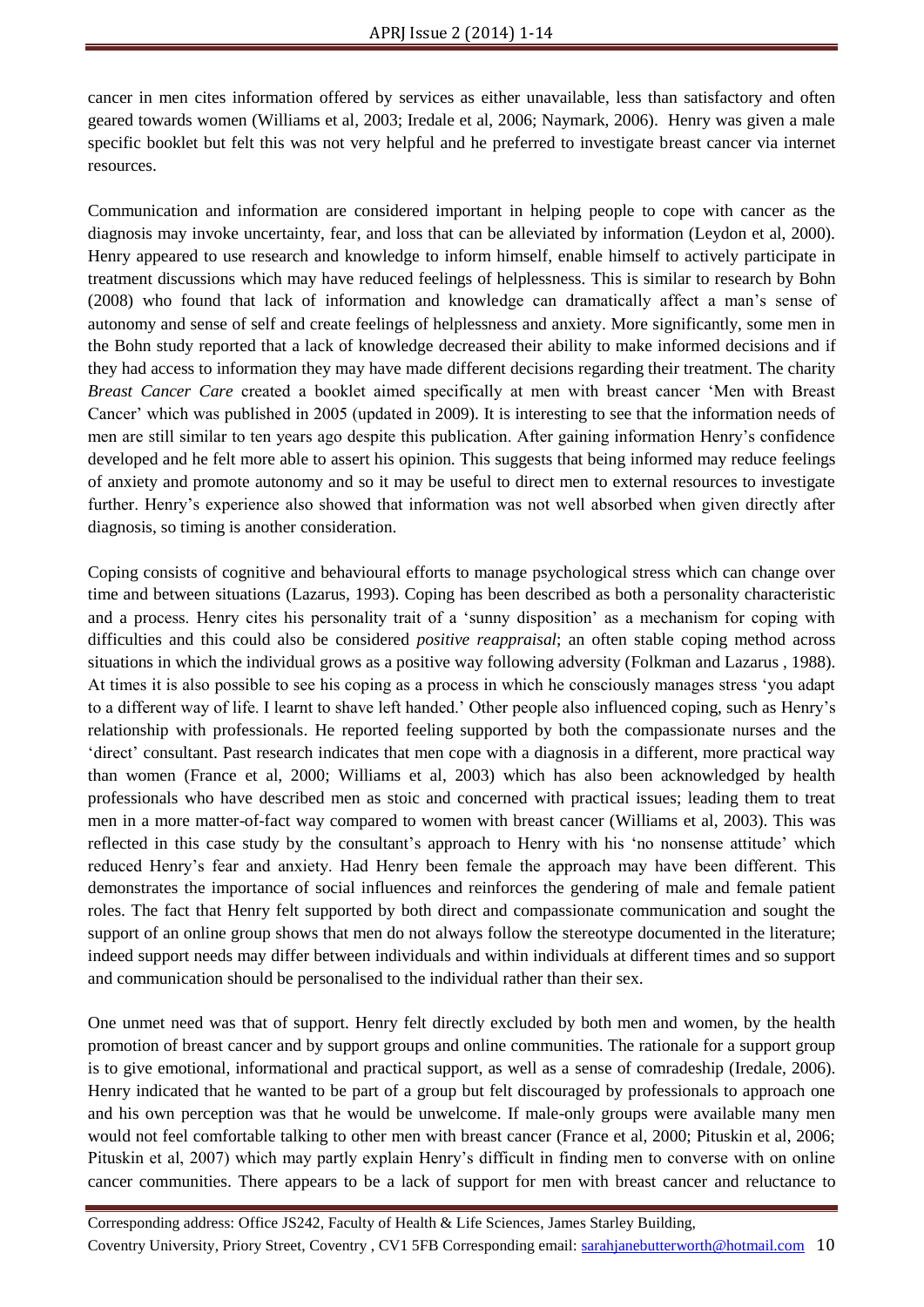integrate them into existing networks. This double deficit leaves men like Henry with no support from support groups that are perceived as 'exclusively' women due to a fear of approaching them and no support from men because of the perceived masculine attitude towards the discussion of health and emotional needs.

Research suggests that men have a tendency to seek information and knowledge about their illness from a support group setting, whilst women prioritise intimacy, confidential discussion and shared emotion (Krizek et al, 1999). Changing the theme of support groups to one of information giving may improve uptake (Iredale et al, 2006) and make this a more 'acceptable' outlet for men to gain support. There is also a need to educate the female members of the breast cancer support groups, both attendance groups and online, that breast cancer is not exclusive and to welcome men as part of it. As it stands there is another double deficit for men; they are less likely to benefit from the extensive research and support services women utilise and any clinical treatment approach is a modification of that designed for women without consideration of men's different psychological needs.

The gender comparison Henry made between male and female experiences of breast cancer reflected his belief that the sexes held a completely separate understanding of the disease with little shared experience of value placed on body image, emotional impact of mastectomy and the information and support available. This again emphasises that although physically the presentation and treatment of breast cancer is similar regardless of sex, psychologically the journey through and meaning of breast cancer may be considered different by some men and women and support should be tailored to individual need.

Some men on internet forums have argued that there is no male or female breast cancer, there is only breast cancer (hence the term throughout *men with breast cancer* rather than *male breast cancer*). As women have the breasts women seem to have claimed breast cancer in terms of health promotion, which leaves men further excluded from what is an already gendered illness. Indeed, it has been suggested that organisations continue to contribute to the image of gender specificity through constantly portraying women as the only people affected breast cancer by using female images, pink merchandise and excluding men from some fundraising events (Piasecki, 2009). There appears to be an important discrepancy within male breast cancer; men are in need of inclusion in awareness campaigns to reduce initial delays in detection of breast cancer, however, this research suggests that men identify their needs as separate from women's for the remainder of the breast cancer journey. As services it is difficult to know whether to integrate knowledge and understanding of breast cancer as one disease or if the separate experience of men and women call for a separation of the two with separate booklets, websites, sponsored walks, promotion campaigns and support groups. What men want in this regard deserves further research attention.

When recalling the reaction from others Henry cited a great deal of support from friends and his partner which is consistent with previous research (France et al, 2000; Williams 2003; Iredale et al, 2006: Bohn, 2008). Henry reported experiencing stigma in relation to the overall diagnosis of cancer; he was uncomfortable being associated with it and also received some negative reactions from others because of it. Stigma surrounding breast cancer in men is evident in the existing literature and some men report feeling foolish (Naymark, 2006) or embarrassment by their 'female' disease (France et al, 2000; Bohn, 2008). Whilst Henry denied feeling this way himself he did suppose that many men would feel this sense of shame and as such feel unable to discuss their disease. This stigma affected his experience as he felt unable to join existing support groups and did not benefit from this socialisation.

Attitudes of health professionals also contribute to the image of men with breast cancer. Naymark (2006) comments that professionals that treat men with breast cancer differently maintain the stigma around the disease; they perpetuate the stereotype that men are expected to cope with cancer without assistance. In this study this may have been replicated as health professionals did not promote the support groups available to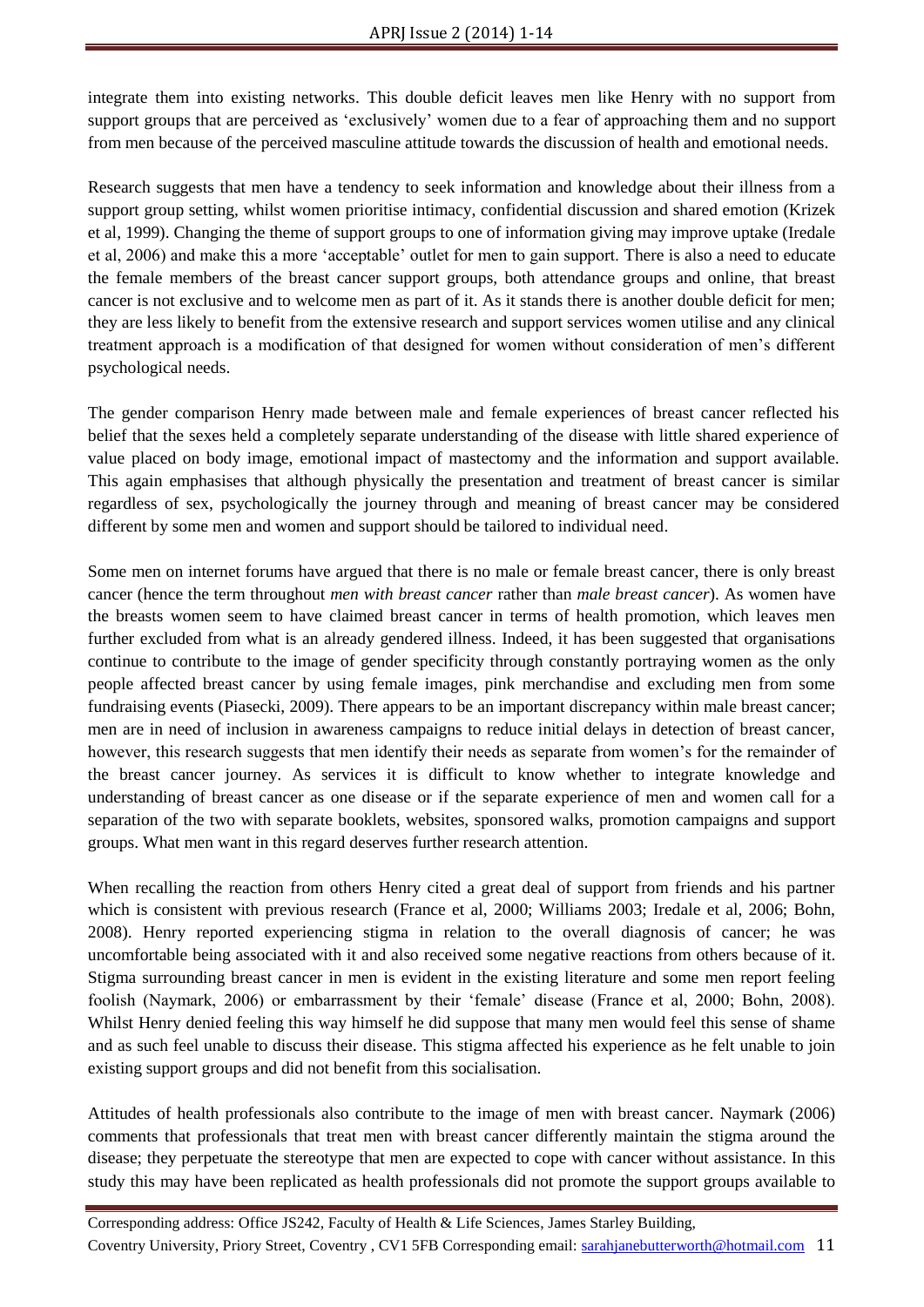Henry which they may have done with female sufferers. This lack of support may lead to men feeling further isolated from the breast cancer community, which could contribute to feelings of shame, influence their psychological wellbeing and capacity to cope which could ultimately affect their engagement with treatment regimes. There is a clear need to educate staff around the need to integrate men into a breast cancer community to assist their recovery and reduce feelings of isolation. Reducing the stigma around male breast cancer in staff and other support group members will enable men to feel more comfortable disclosing to others and benefitting from their support.

One often underestimated effect of breast cancer is the insecurities men acquire post-mastectomy and body image transformation was an evident theme in this case study as it has been in past literature. Henry minimised the impact of the scar and denied that it affected his overall body image. He opted not to have the tattoo of the nipple as felt it was 'silly' which may reflect the minimal importance he attaches to appearance or decline any further changes to his body. Henry also believed that women would feel a much greater need for reconstruction as the presence of the scar would affect their self-esteem and perceived sexuality, which was similar to what men expected in studies by Iredale et al (2006) and Bohn (2008).

In past studies developing a feminised illness within a masculine body presented significant distress in some men and clearly affected their own perceived masculinity (Donovan & Flynn, 2007). Many males likely associate their chest with pride, strength, and masculinity (Robinson, Metoyer & Bhayani 2008) and a mastectomy can alter a man's appearance in both the shape of the chest, the scar and also their upper body strength. This may further serve to reinforce a perceived loss of masculinity coupled with a 'feminised' disease. Again Henry denied feeling his masculinity was threatened by his change of appearance but he did suggest that the lost upper body strength had affected his sense of self; 'I've been a strong man' indicating that strength was part of a past identity and his new self, post-mastectomy has a reduced strength and ability. He made social comparisons with other male breast cancer patients and believed others may feel this threat to masculinity because they do not have a typically 'male' cancer which would also prevent them from receiving support from online community forums because they feel ashamed of their diagnosis and feel that having a 'female disease' and discussing it emotionally would seriously damage how others perceived their masculinity. If this shame and stigma does prevent men from talking about breast cancer then awareness of breast cancer in men is further reduced and so it will remain a gendered disease. Conversely, Donovan & Flynn (2007) described some men as 'coming out' and declaring their diagnosis as it empowered them and reasserted a sense of masculinity by proving that it is not a woman's disease, which may also be part of Henry's reason for announcing it publically.

Some men downplayed the significance of their scar stating that they should not be 'shirtless at their age anyway' (Bohn, 2008) which Henry again echoed. Similarly, in past studies some men asserted the mastectomy scar as a masculine feature; and joked that it could be passed off as a battle scar (France et al, 2000) or a shark bite (Iredale et al, 2006) and in Henry's case 'a war wound'. Placing the scar in this context minimises its importance and allows a masculine identity to remain. It is important to note that a past study has found that men denied any threat to masculinity or embarrassment when completing an initial paper survey but that this theme did emerge during interviews (Iredale et al, 2006). This highlights the continued need for in-depth qualitative interviews to identify salient features about a person's experience.

The association of breast cancer with women appears to have lead to an erroneous conclusion by men that they are not at risk of the disease (France et al, 2000); this is demonstrated in the shocked reaction to diagnosis and lack of knowledge among male sufferers across studies (France). Henry mentions luck of watching a TV news clip as the reason he discovered cancer early and survived; this may suggest TV as an appropriate media for health promotion campaigns targeting men. It is also noteworthy that there was no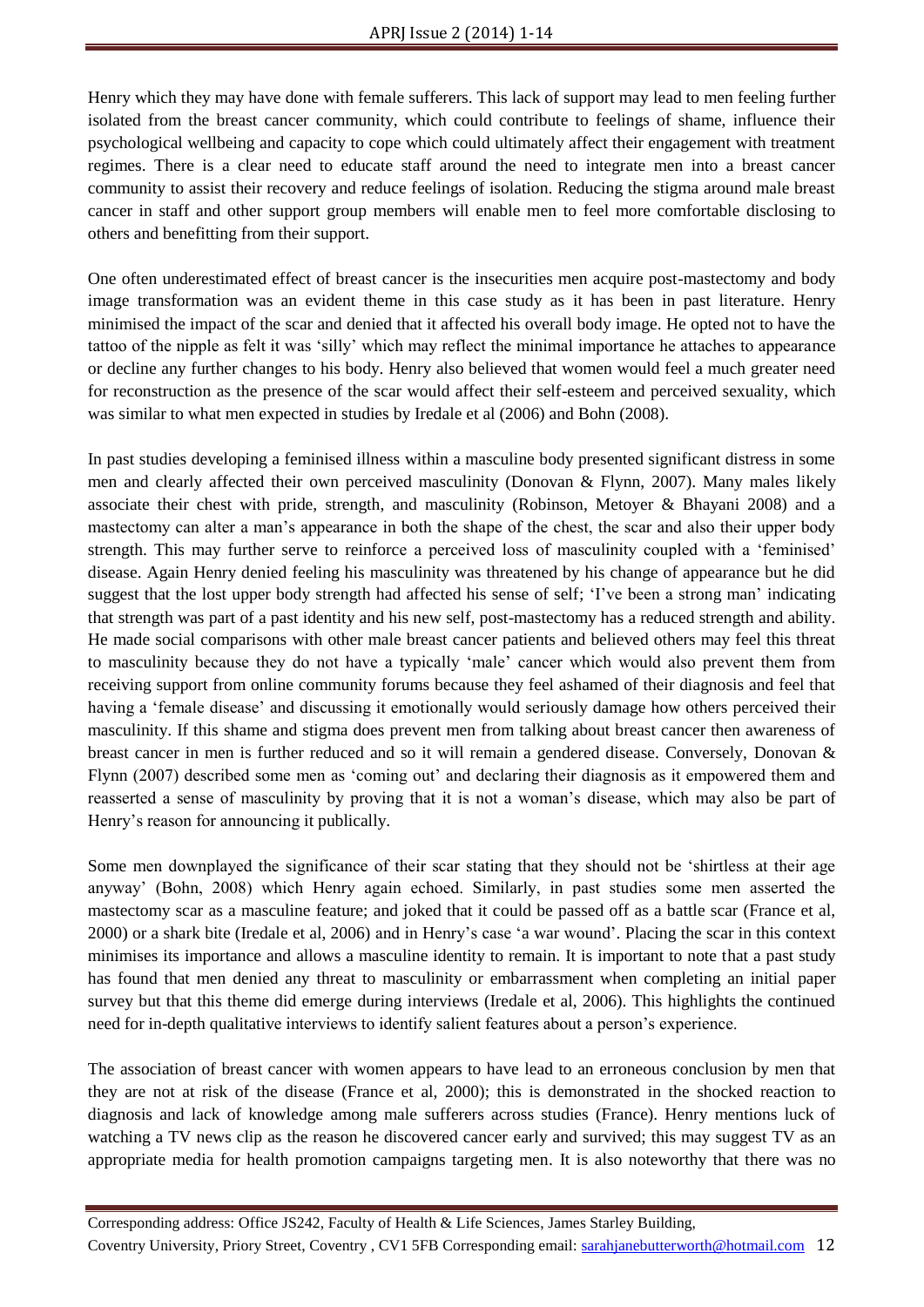delay in help seeking once symptoms were discovered but any delay would have been due to a lack of awareness.

#### **Limitations & Further research**

This study focused on one participant and so was unable to explore the different experiences or differences in meaning-making between individuals. Larger studies are needed to ascertain if these reported experiences are unique to the individual or universal. Interpretative Phenomenological Analysis (IPA) is a research methodology oriented towards exploring and understanding the experience of a particular phenomenon; in this case breast cancer in men. An IPA case study was appropriate because of the small incidence of breast cancer in this population and because it is concerned with individual experience and meaning. Care has been taken throughout to distinguish between the interpretation of the participant and the interpretation of the researcher; however one limitation is that it cannot be discounted that the authors' expectations or experience may have influenced interpretation.

The majority of existing qualitative studies focus on men with positive outcomes and in the recovery phase of their illness at the time of interview. Further research should include men recently diagnosed and those with breast metastases to gain a more representative sample. It would be beneficial to the evidence base to conduct qualitative studies with men from various ethnic and cultural backgrounds to compare their experience of the disease with the research published largely in the West. Another limitation is that the study is retrospective and this may influence recollection of factors such as coping. From a process prospective coping changes over time and in accordance with the situation in which it occurs, therefore, a patient retrospectively describing how they coped with cancer may report differently to the time when they were dealing with threat of the disease. Future prospective studies are therefore needed to explore the experiences of men as they advance through every stage of their diagnosis, treatment and care so we may learn how attitudes, coping strategies and development of meaning change over time. There is also a need to further investigate how men with breast cancer wish to be integrated or not within the existing breast cancer community.

#### **Conclusion**

Considerable work is still needed to raise the profile of breast cancer in men amongst healthcare professionals and the public. Awareness is needed to encourage help-seeking, improve patient care, encourage self-exam, increase support options for sufferers and improve outcomes for this group. This research also suggests that awareness amongst the public may help to reduce the stigma felt by men in having what is thought of as a 'female disease.' Research into this area is invaluable so we can better inform services and to help the cancer recovery process by: offering suitable information, being aware of how staff approaches may influence psychological distress, increasing patient autonomy, normalising the experience and reducing exclusion, and promoting support networks.

#### **Acknowledgements**

I would like to thank the participant Henry for offering his time to this research and Macmillan Cancer Support for allowing me to advertise my research on the Macmillan community forum.

#### **References**

- Bohn, M (2008). Assignment of meaning in the male breast cancer experience: a phenomenological study, *PhD Publication*, 1-108.
- Cancer Research UK, 2010. Breast Cancer in Men, available at www.cancerhelp.org.uk/type/breastcancer/about/types/breast-cancer-in-men (accessed 01.06.2010.)
- Contractor, K.B.,Kaur, K.,Rodrigues, G. Kulkarni, D., &Singhal, H. (2008). Male breast cancer: is the scenario changing, *World Journal of Surgical Oncology*, 6 (58): doi:10.1186/1477-7819-6-58.

Corresponding address: Office JS242, Faculty of Health & Life Sciences, James Starley Building, Coventry University, Priory Street, Coventry , CV1 5FB Corresponding email: sarahjanebutterworth@hotmail.com 13